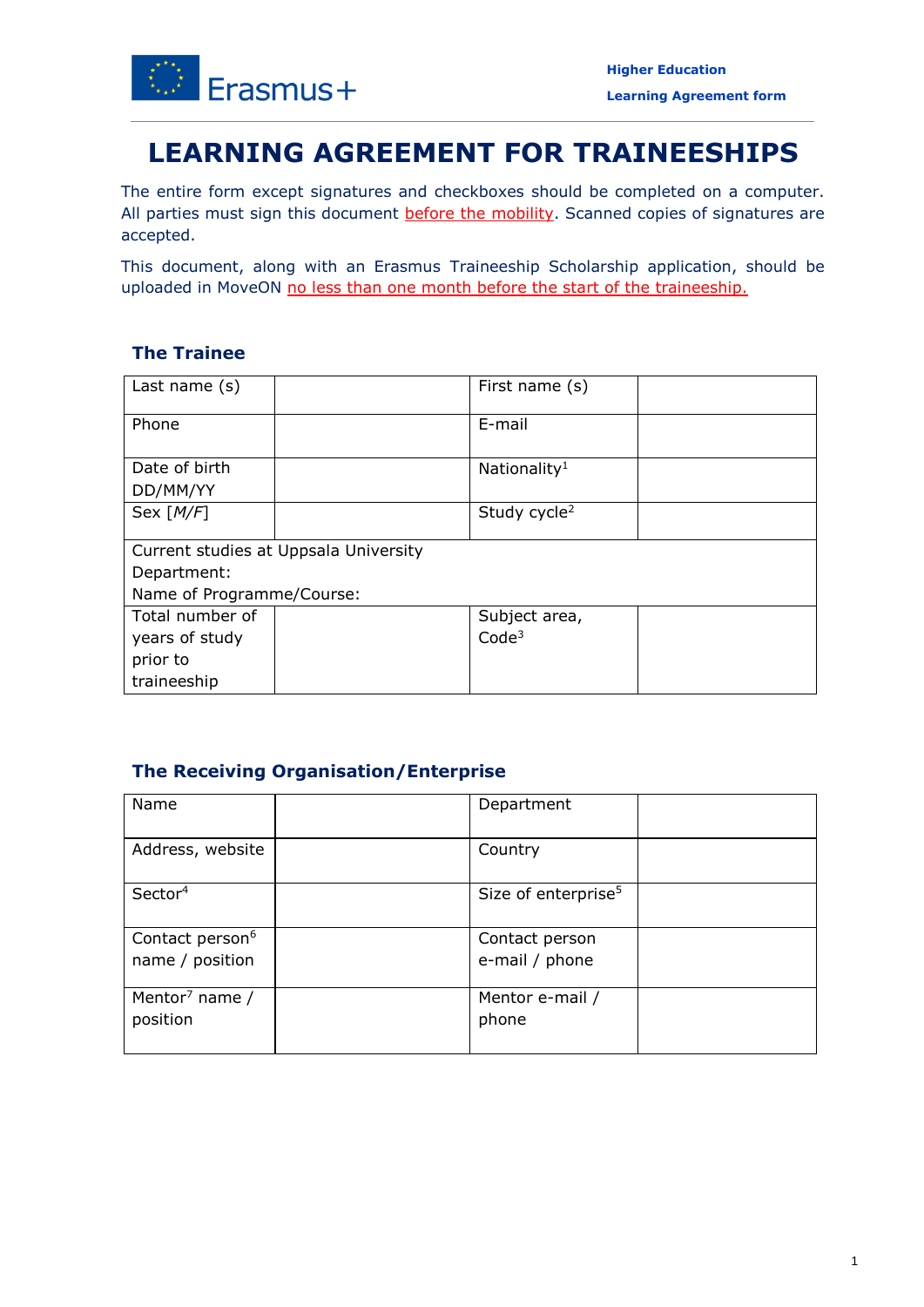

## **Section to be completed BEFORE THE MOBILITY**

#### **I. PROPOSED MOBILITY PROGRAMME**

#### **Planned period of the mobility**<sup>8</sup>

from [date/month/year]:

to [date/month/year]:

 *Minimum 60 days. Maximum 360 days.* 

 *It is very important to be accurate with the start and end date. The grant is based on the number of days in the traineeship period. If the actual traineeship period is shorter than what is stated here the student will be liable to pay back the scholarship for the excess days.* 

**Number of working hours per week<sup>9</sup>:** 

**Traineeship title:** 

**Detailed programme of the traineeship period**<sup>10</sup> (minimum 150 words) **:** 

 **Knowledge**, **skills and competences to be acquired by the trainee at the end of traineeship (learning outcomes)** 11(minimum 120 words)**:** 

**Monitoring plan**12(minimum 100 words)**:** 

**Evaluation plan**<sup>13</sup>**:** 

#### **Language competence of the trainee**

 A1 A2 B1 B2 C1 C2 The level of language competence14 in …………………………… *[workplace main language]* that the trainee already has or agrees to acquire by the start of the mobility period is:

**t**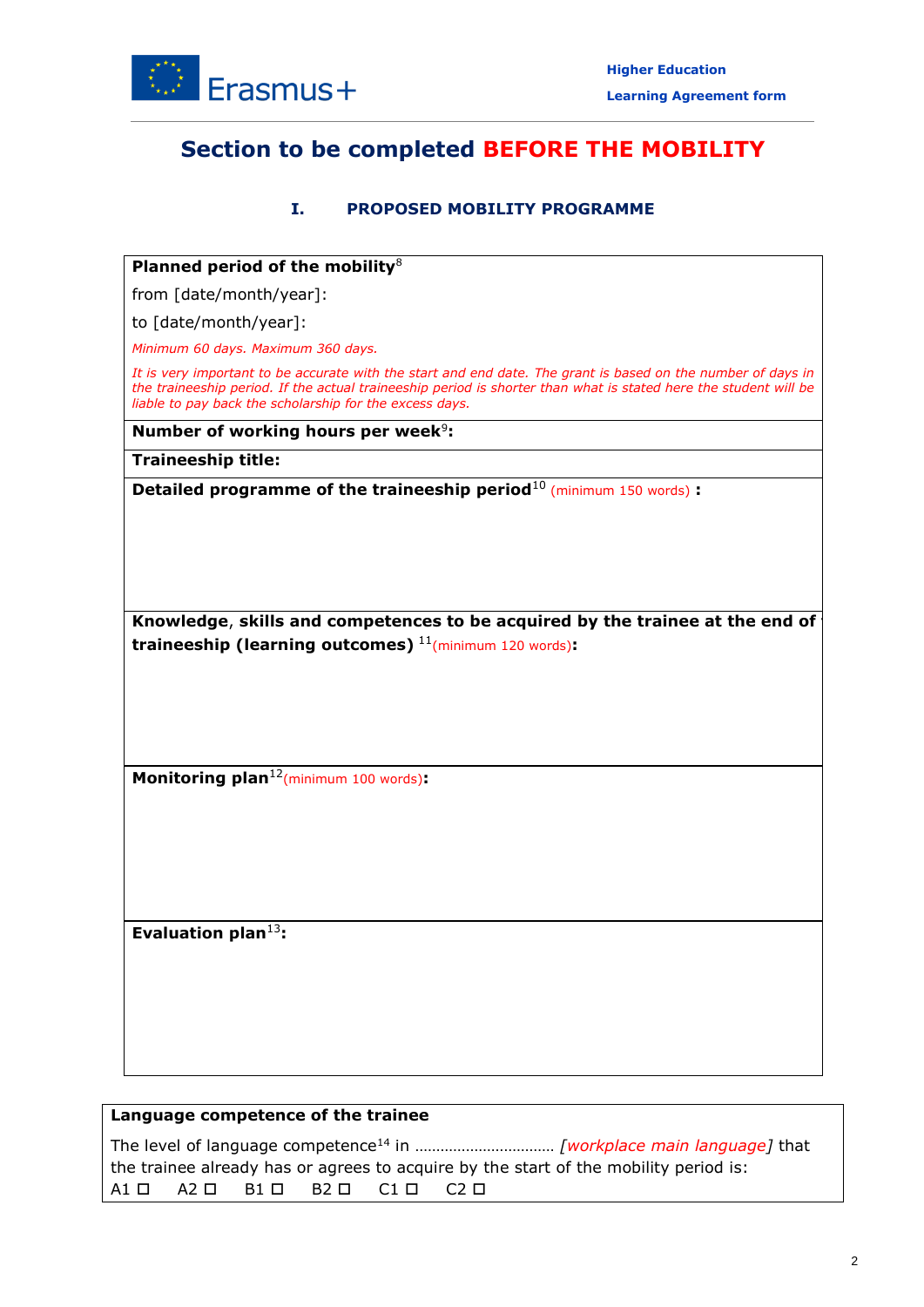

### **The sending institution**

 The institution undertakes to respect all the principles of the Erasmus Charter for Higher Education relating to traineeships.

 *[Please fill in either 1, 2 or 3 of the following boxes depending on whether the traineeship is embedded in the curriculum/a course at Uppsala University; a voluntary traineeship during the study period that will not be transferred back as credits at Uppsala University; or is voluntary and takes place after graduation.]* 

**1.The traineeship is embedded in the curriculum and upon satisfactory completion of the traineeship, the institution undertakes to:** 

- Award …….. ECTS credits.
- Give a grade based on: Traineeship certificate  $\Box$  Final report  $\Box$  Interview  $\Box$
- Record the traineeship in the trainee's Transcript of Records. Yes  $\Box$  No  $\Box$
- Record the traineeship in the trainee's Diploma Supplement Yes  $\Box$  No  $\Box$

### **2.The traineeship is voluntary and upon satisfactory completion of the traineeship, the institution undertakes to (if you sign this option – do not sign as the responsible person in the sending institution on last page):**

- Record the traineeship in the trainee's Diploma Supplement Yes  $\Box$  No  $\Box$
- academically tied to the trainee's studies/possible future career. Yes □ A representative from the trainee´s department confirms that the traineeship is

Name: ………………… Signature:

### **3.The traineeship is voluntary and takes place after graduation (if you sign this option – do not sign as the responsible person in the sending institution on last page):**

- Yes □ The traineeship is carried out by a recent graduate and the institution will not be awarding the student any credits or record the traineeship in the Diploma Supplement.
- academically tied to the trainee's studies/possible future career. Yes □ A representative from the trainee´s department confirms that the traineeship is

Name: ………………… Signature:

#### **To be completed by the receiving organisation/enterprise and the sending institution jointly:**

The trainee will receive a financial support for his/her traineeship: Yes  $\Box$  No  $\Box$ If yes, amount in EUR/month: ….

The trainee will receive a contribution in kind for his/her traineeship: Yes  $\Box$  No  $\Box$ If yes, please specify: ….

The receiving organisation/enterprise undertakes to ensure that appropriate equipment and support is available to the trainee.

 Traineeship Certificate by …………………………….. [*maximum 5 weeks after the traineeship*] Upon completion of the traineeship, the organisation/enterprise undertakes to issue a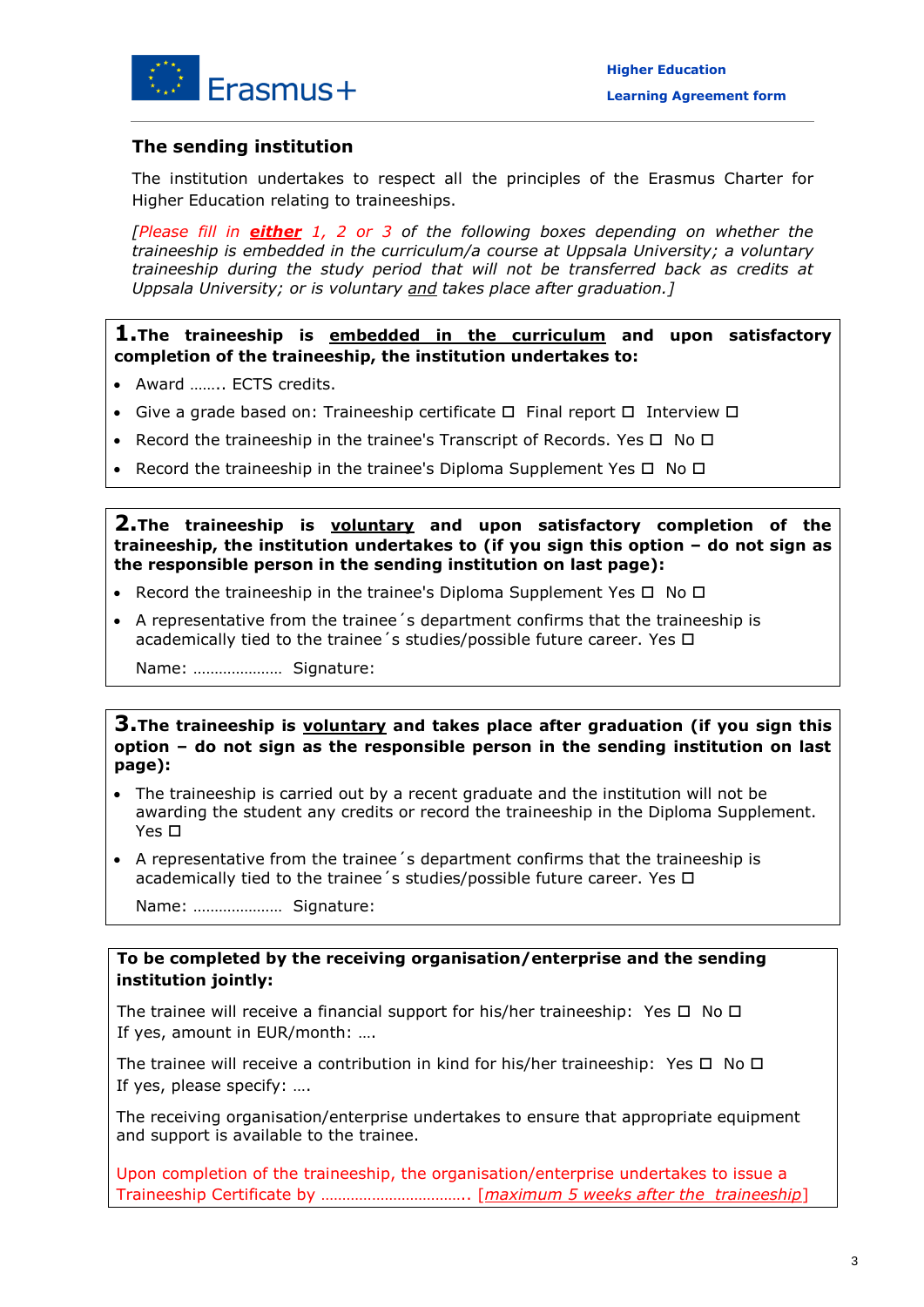

#### **Insurance**

 which is valid when and if the trainee is physically present in the host country. If the The trainee is covered by an accident insurance provided by the sending institution traineeship is carried out remotely, the student is not covered by any insurance provided by the sending institution.

The accident insurance covers:

- accidents during travels made for work purposes
- accidents on the way to work and back from work

The trainee is covered by a liability insurance provided by the sending institution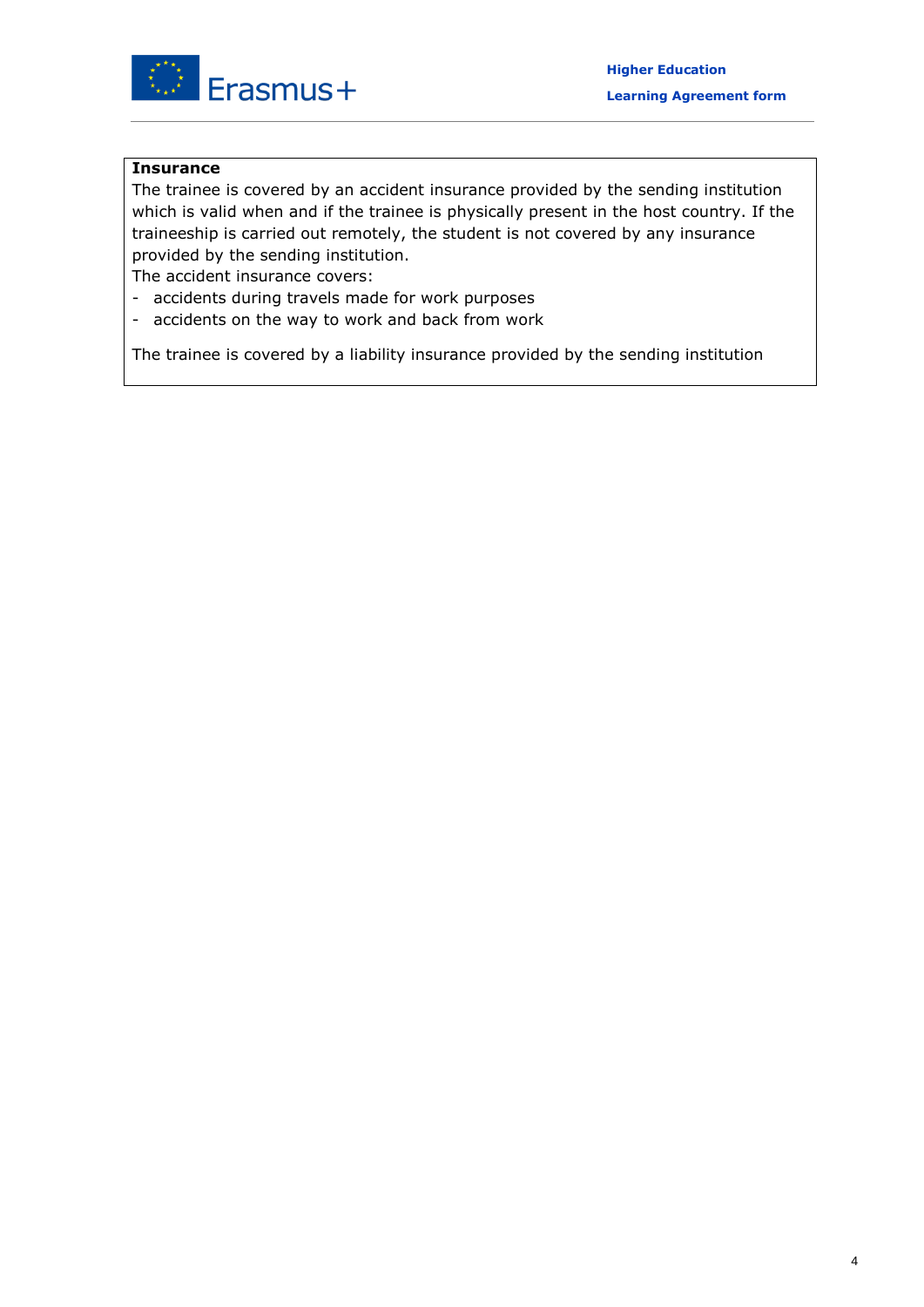

#### **III. COMMITMENT OF THE THREE PARTIES**

 By signing this document, the trainee, the sending institution and the receiving organisation/enterprise confirm that they approve the proposed Learning Agreement and that they will comply with all the arrangements agreed by all parties.

The trainee and receiving organisation/enterprise will communicate to the sending institution any problem or changes regarding the traineeship period.

 *Special conditions due to Covid-19: The parties to this agreement for placement activities in the Foreign Affairs or a decision from the Vice-Chancellor of Uppsala University advising against or country specified in this agreement are aware of that future developments may hinder the implementation of the agreement. The parties accept that the placement may go ahead as described only if at the planned start date, there is no information from the Swedish Ministry of banning travel to this specific country or the specific areas in which the placement is to be carried out. Should such information / such a decision exist at that time, the grant approval will be cancelled unless the placement activities can be carried out online (fully or partly) instead.* 

| The trainee                                                  |           |  |  |  |
|--------------------------------------------------------------|-----------|--|--|--|
| Trainee's signature                                          | Date:     |  |  |  |
|                                                              |           |  |  |  |
| Responsible person <sup>15</sup> in the sending institution: |           |  |  |  |
| Name:                                                        | Function: |  |  |  |
| Department:                                                  |           |  |  |  |
| Phone number:                                                | E-mail:   |  |  |  |
| Signature:                                                   |           |  |  |  |
|                                                              |           |  |  |  |
| Date:                                                        |           |  |  |  |
|                                                              |           |  |  |  |

| Responsible person <sup>16</sup> in the receiving organisation/enterprise (supervisor): |            |  |  |  |
|-----------------------------------------------------------------------------------------|------------|--|--|--|
| Name:                                                                                   | Function:  |  |  |  |
| Phone number:                                                                           | $E$ -mail: |  |  |  |
| Signature:                                                                              |            |  |  |  |
|                                                                                         |            |  |  |  |
|                                                                                         |            |  |  |  |
| Date:                                                                                   |            |  |  |  |
|                                                                                         |            |  |  |  |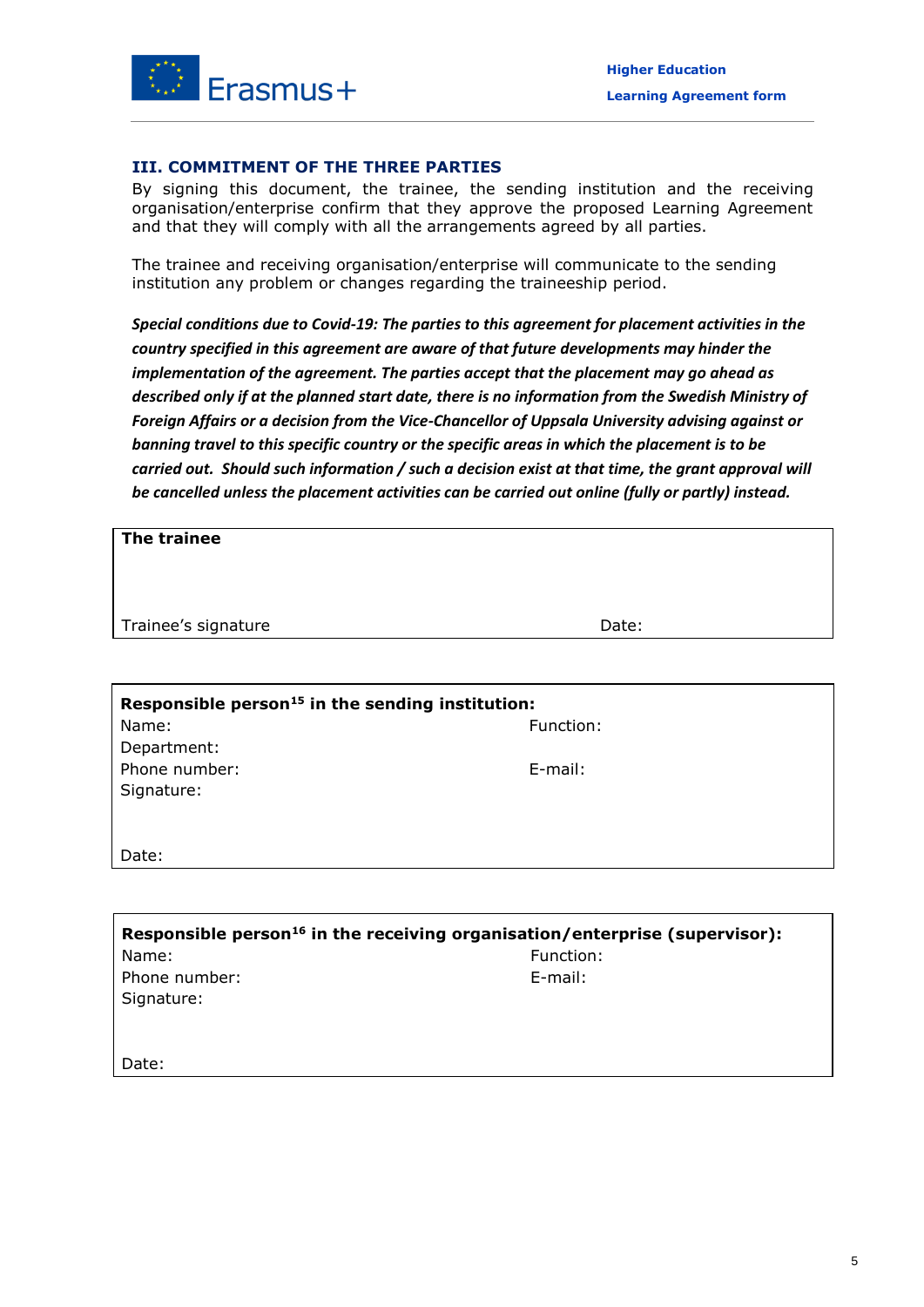

## **Annex 2: End notes**

- **.** <sup>1</sup> Nationality: Country to which the person belongs administratively and that issues the ID card and/or passport.
- <sup>2</sup>**Study cycle:** Short cycle (EQF level 5) / bachelor or equivalent first cycle (EQF level 6) / master or equivalent second cycle (EQF level 7) / doctorate or equivalent third cycle (EQF level 8) – for recent graduates, specify the latest study cycle.

<sup>3</sup> The **ISCED-F 2013 search tool** available at should be used to find the ISCED 2013 detailed field of education and training that is closest to the subject of the degree to be awarded to the trainee by the sending institution. [https://ec.europa.eu/assets/eac/education/tools/iscedf/codes\\_en.htm](https://ec.europa.eu/assets/eac/education/tools/iscedf/codes_en.htm) 

 <sup>4</sup>The list of top-level **NACE sector codes** is available at: [http://ec.europa.eu/eurostat/ramon/nomenclatures/index.cfm?TargetUrl=LST\\_NOM\\_DTL&StrNo](http://ec.europa.eu/eurostat/ramon/nomenclatures/index.cfm?TargetUrl=LST_NOM_DTL&StrNom=NACE_REV2&StrLanguageCode=EN)  [m=NACE\\_REV2&StrLanguageCode=EN.](http://ec.europa.eu/eurostat/ramon/nomenclatures/index.cfm?TargetUrl=LST_NOM_DTL&StrNom=NACE_REV2&StrLanguageCode=EN)

<sup>5</sup> An approximate size of the enterprise  $(1-50/51-500/$  more than 500 employees).

 <sup>6</sup>**Contact person**: a person who can provide administrative information within the framework of Erasmus traineeships.

 <sup>7</sup>**Mentor**: the role of the mentor is to provide support, encouragement and information to the trainee on the life and experience relative to the enterprise (culture of the enterprise, informal codes and conducts, etc.). Normally, the mentor should be a different person than the supervisor.

 <sup>8</sup>**The start date** of the traineeship period is the first day the trainee has been present at the enterprise to carry out his/her traineeship. It can be the first day of work, or of a welcoming event organised by the receiving organisation/enterprise or of language and intercultural courses.

 **The end date** of the traineeship period is the last day the trainee has been present at the receiving enterprise to carry out his/her traineeship (and not his actual date of departure)

<sup>9</sup>Has to be **full time** for the entire traineeship period.

 $10A$  detailed programme of the traineeship period, including, tasks/deliverables and associated timing to be carried out by the trainee.

 $11$ The knowledge, skills (intellectual and practical) and competences to be acquired by the trainee at the end of the traineeship (learning outcomes).

 $12$  A monitoring plan will describe how and when the trainee will be monitored during the traineeship by both the sending institution (only for embedded mobility) and the receiving organisation/enterprise. It must specify the number of supervision hours and whether a third party is also involved, such as a higher education institution in the receiving country. If this is the case, the monitoring plan will also specify the contact details of the person in charge responsible for the supervision of the trainee in that institution.

 $13$ Describe the assessment criteria to be used to evaluate the traineeship period. Examples of assessment criteria: academic skills/expertise, analytical skills, initiative, adaptability, communication skills, teamwork skills, decision-making skills, ICT skills, innovative and creative skills, strategic-organisational skills, foreign language skills.